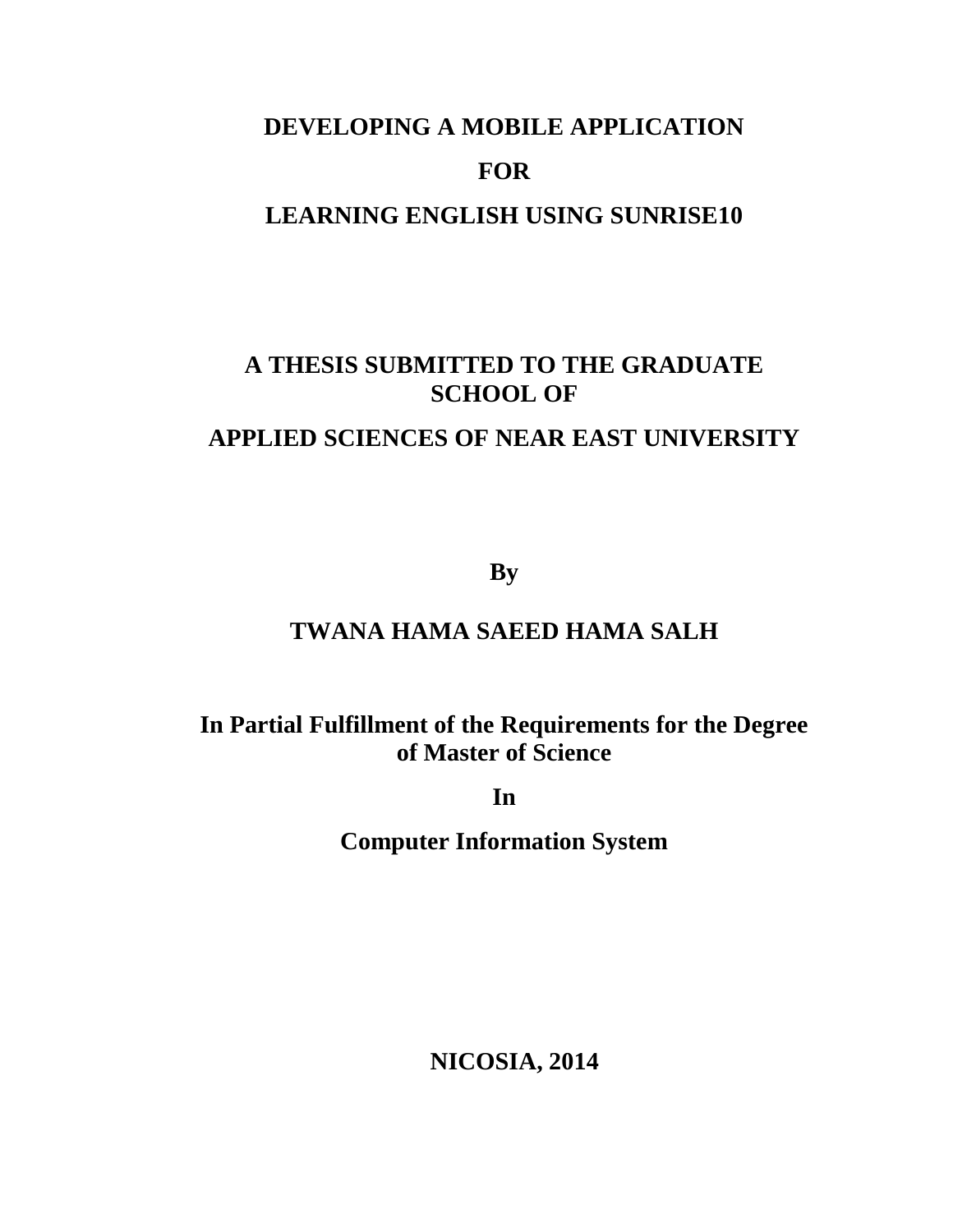I hereby declare that all information in this document has been obtained and presented in accordance with academic rules and ethical conduct. I also declare that, as required by these rules and conduct, I have fully cited and referenced all material and results that are not original to this work.

Name, Last name: TWANA HAMA SALH

Signature: Date: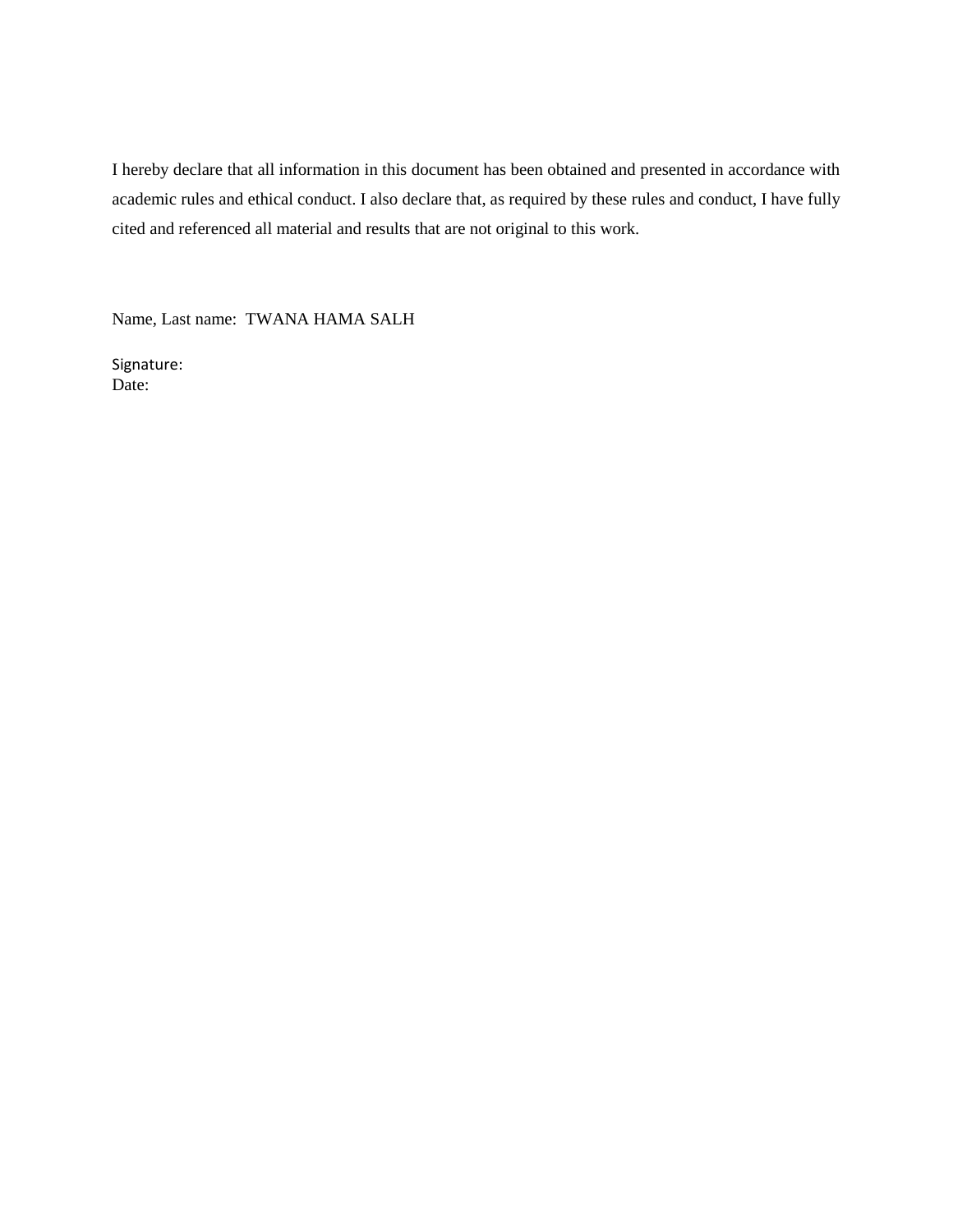#### **ABSTRACT**

Forcing students to take lectures by the instructor inside the classroom and at specific times may bore students, therefore the establishment of a system with mobility and the ability to use it at anytime and anywhere is more desirable and interesting for students. Mobile technology has an important role in the learning field. Mobile learning can manage learning resources in a clearer and easier way for understanding. In another side, mobile learning technology builds a relationship between the students and lecturer outside the classroom. This feature saves the student and teachers' time inside classrooms. In this study, an android application is developed for an English program (Sunrise10) which is the official curriculum in Kurdistan – Iraq for grade ten. The age of students who study Sunrise10 is between 16 - 17 years old. The system has two types of users, a teacher and a student. Students can study grammar, vocabulary, listening and speaking activities, and tests. Also, students can do vocabulary and activity selftest to know their skills. Meanwhile, the teacher can know students' progress, test results, students' voices, and students' voice marks. The teacher also can evaluate and give feedback to the students. This application used cloud storage on the parse.com platform as Backened as storage (BaaS) to store and retrieve the important data like student id, mark, recorded voice, etc.

#### **Keywords:** Mobile learning, Sunrise10, mobile cloud computing, Learning English, Mobile application, Android